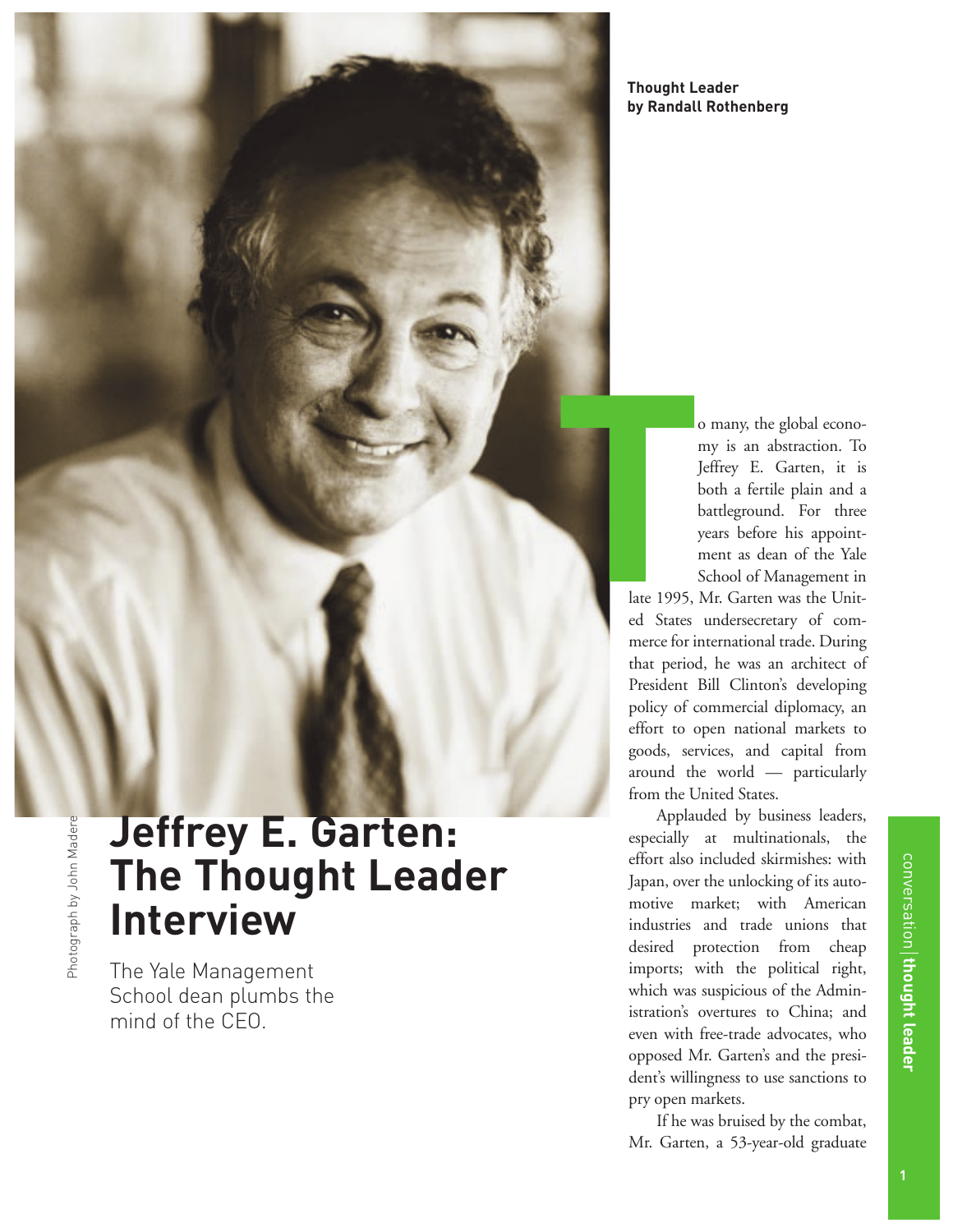of Dartmouth College, Johns Hopkins School of Advanced International Studies, and the U.S. Army Special Forces, doesn't show it. To the contrary: In his newest book, *The Mind of the CEO*, he stands up to another force in the global economy — the chief executives of the world's largest companies, whom he finds unprepared for the leadership role he says they must assert if the past decade's prosperity is to continue. "CEOs," he writes, "ought to think more broadly about what true business leadership means today…. They should be corporate chief executives, but also business statesmen."

Published in January 2001 by Basic Books/Perseus Publishing, *The Mind of the CEO* is based on interviews Mr. Garten conducted in 1999 with some 40 chief executives — a who's who of business leadership that ranged from the triumphant (General Electric's John F. Welch Jr.) to the embattled (AT&T's C. Michael Armstrong).

As if to showcase the volatility of their world, many of his subjects who were riding high only a year ago — Ford's William C. Ford Jr., for example, and Honeywell's Michael R. Bonsignore — have since fallen prey to bad publicity, even takeovers. Several of his subjects (such as Aetna's Richard L. Huber and Xerox's G. Richard Thoman) have resigned their jobs. Others, including Sir Martin Sorrell of the WPP Group, have engineered major acquisitions, or, like Barnes & Noble CEO Leonard Riggio, emerged intact, even stronger, from bloodying battles with Internet startups.

Before his period in government, Mr. Garten spent 15 years as an investment banker, with senior positions at Lehman Brothers and the Blackstone Group. With Lehman in Tokyo, he oversaw all Asian investment banking activities. He also spent several years helping governments, such as Costa Rica's, restructure their debts, and led large teams that restructured some of the world's largest shipping companies. He draws on that experience to query the leaders of the world's largest companies on the nature of leadership itself in a transforming economy.

"So much is discussed today about business leadership or lack of it, and so little about the men and women who actually control the money, the technology, and the human resources that are propelling globalization," Mr. Garten said, over a recent lunch prepared by his wife, Ina, a noted cookbook author and gourmet food store owner, in their East Hampton, N.Y., home. "So, I thought I'd take a stab at looking at CEOs of big, global companies and ask a bunch of questions: What are their preoccupations in running their businesses? What are their thoughts about their broader roles in society? What is the link between the two? What should we make of all of this?

"Are these men and women masters of the universe," he mused in a conversation with *s+b*. "Or are they lost in space?"

**S+B:** In *The Mind of the CEO*, you note how John D. Rockefeller, at the height of his power, still had the time to spend hours just staring out the window, thinking. That's almost unimaginable today. With the fragmentation of corporate constituencies and the speed at which economies and institutions are changing, is business leadership still possible?

**GARTEN:** One of the themes that needs to be discussed in business today is, is the CEO's job doable? The people I met are extraordinarily capable. You could not say that somebody got to be the head of one of these companies without being very smart, very thoughtful, very aware, very conscious of what's happening in the world. But the ability to run a company in the face of globalization, and in light of the pressures of the Internet, which is changing everything so fast, calls into question the whole notion of leadership. When you actually hear what the CEOs say, they're all putting a huge question mark over it. What should be their strategy? What should be the organization? How do they create a really multicultural organization and still have a common culture in the company?

**S+B:** You interviewed many impressive leaders for this book — men like Jack Welch of General Electric, Andy Grove of Intel, Hiroshi Okuda of Toyota, Jorma Ollila of Nokia, and many more around the world. Of the leaders you interviewed, who is actually addressing these questions?

**GARTEN:** I would say there are one or two who stand out for attempting to get ahead of the curve. Sir John Browne of BP sees, I believe, the interaction with broader society as a shareholder issue — that it's essential for the company's reputation, and for the morale of the employees, to feel

strategy + business issue 22

strategy+business issue 22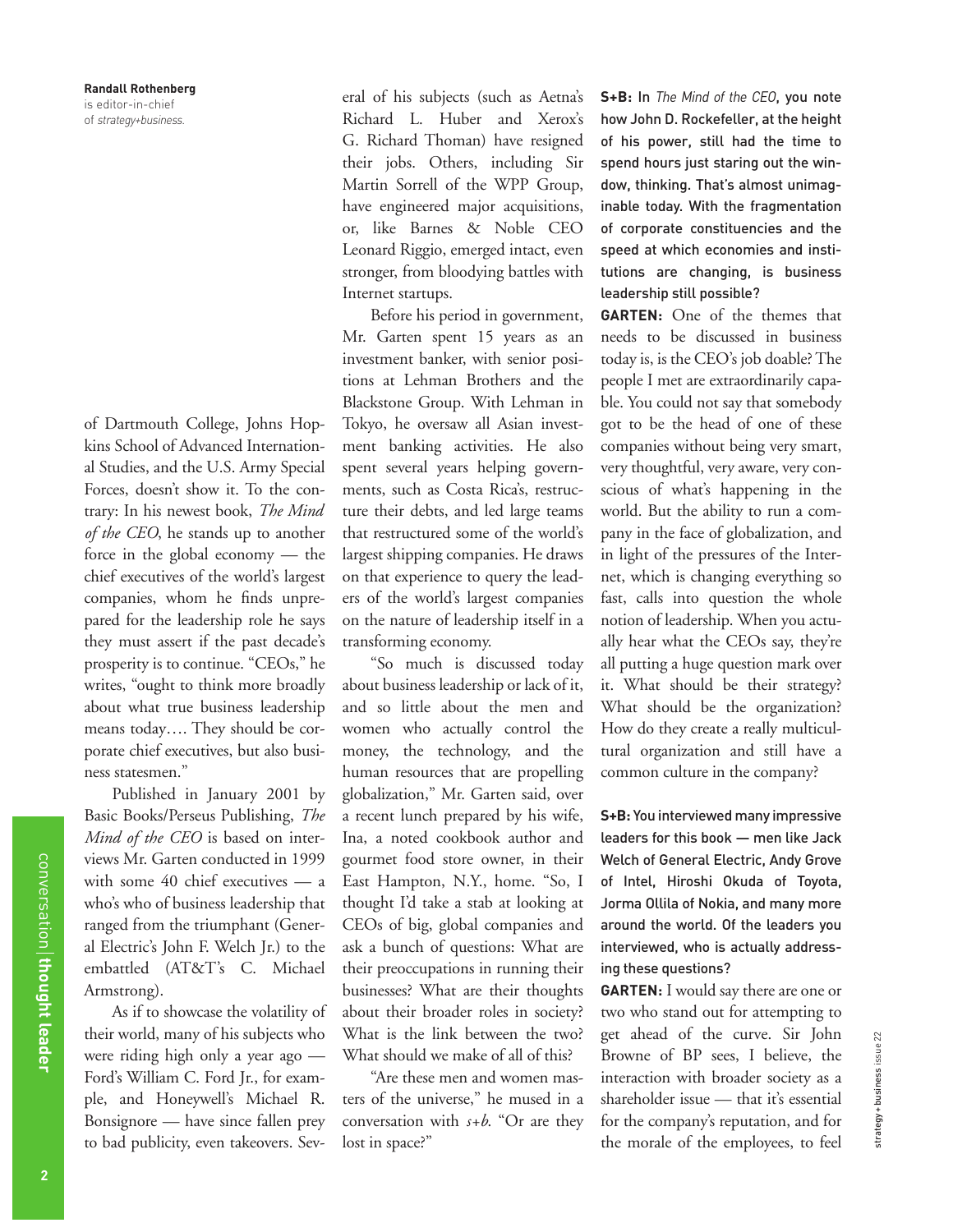**"The swashbuckling 'shareholdervalue CEO' of the 1980s won't cut it in the next decade. The broader political and social problems won't go away."**

that they're in a really progressive company. He thinks about this all the time. As successful as he's been, he is one of the most introspective [CEOs] on such issues as what kind of power a global company really has. How broad should its responsibilities be? What is the optimal span of control? What is the value of having a headquarters, when you're everywhere? What is the real meaning of diversity in a company? He asks all these questions over and over again. He has identified, in the most thoughtful way, the areas that he needs to focus on, and the areas that global CEOs need to focus on.

And William Ford of Ford Motor Company is the same, although with the Firestone tire recall, he obviously shows how difficult [the job] is, in light of all the anticipated or unanticipated problems that can occur.

**S+B:** Many CEOs seem to have been blindsided by the backlash against globalization, which manifested itself at the World Economic Forum in 1999, then at the World Trade Organization meeting in Seattle, and again at the World Bank/IMF meeting in Prague. Why had they missed this welling opposition?

**GARTEN:** I interviewed 40 people, and very, very few would say this is their job. Virtually none of them would say they are well-positioned to deal with the turn of events over the last couple of years. Most global CEOs do not come from backgrounds where handling major social and political pressures is a part of their experience.

You could make a case, in fact, that the background is exactly the opposite. For at least the last two decades, we've had very intense shareholder capitalism, in which people succeed almost by having a narrower vision of what business leadership is. This is certainly not a criticism. That has been the environment. Any sort of broader activity is actually seen as a diversion from the mainstream requirements.

## **S+B:** Is "diplomatic skill" something today's CEO needs?

**GARTEN:** We are entering an era when the political and social pressures acting on companies are going to require leaders who have a strategic sense of how you deal with these groups. And if all that sense is defensive, they'll be woefully inadequate, because I think these pressures are going to intensify enormously.

#### **Living with NGOs**

**S+B:** But in Seattle and Prague, the protesters were a somewhat motley crew of anarchists and nongovernmental organizations. So how should a CEO grapple with something so amorphous?

**GARTEN:** The difficult strategic issue for any international institution or any company is which NGOs should be part of the discussion. That whole movement, which is a coalition of such vastly different interests, could be on the cusp of breaking apart.

**S+B:** Because there is a portion of it that prizes anarchy for its own sake? **GARTEN:** There is a group that simply doesn't want to be co-opted. And then there are other groups that, I think, genuinely want to be on the inside. They're less interested in the visibility than in the actual progress. What happened at Prague, as far as I can tell, is there was tremendous tension between these two groups.

So the strategic issue, looking at it with a real hard head, is how do you deal with both of them? How do you get the moderates inside and isolate the radicals, so that everybody understands that they really aren't mainstream?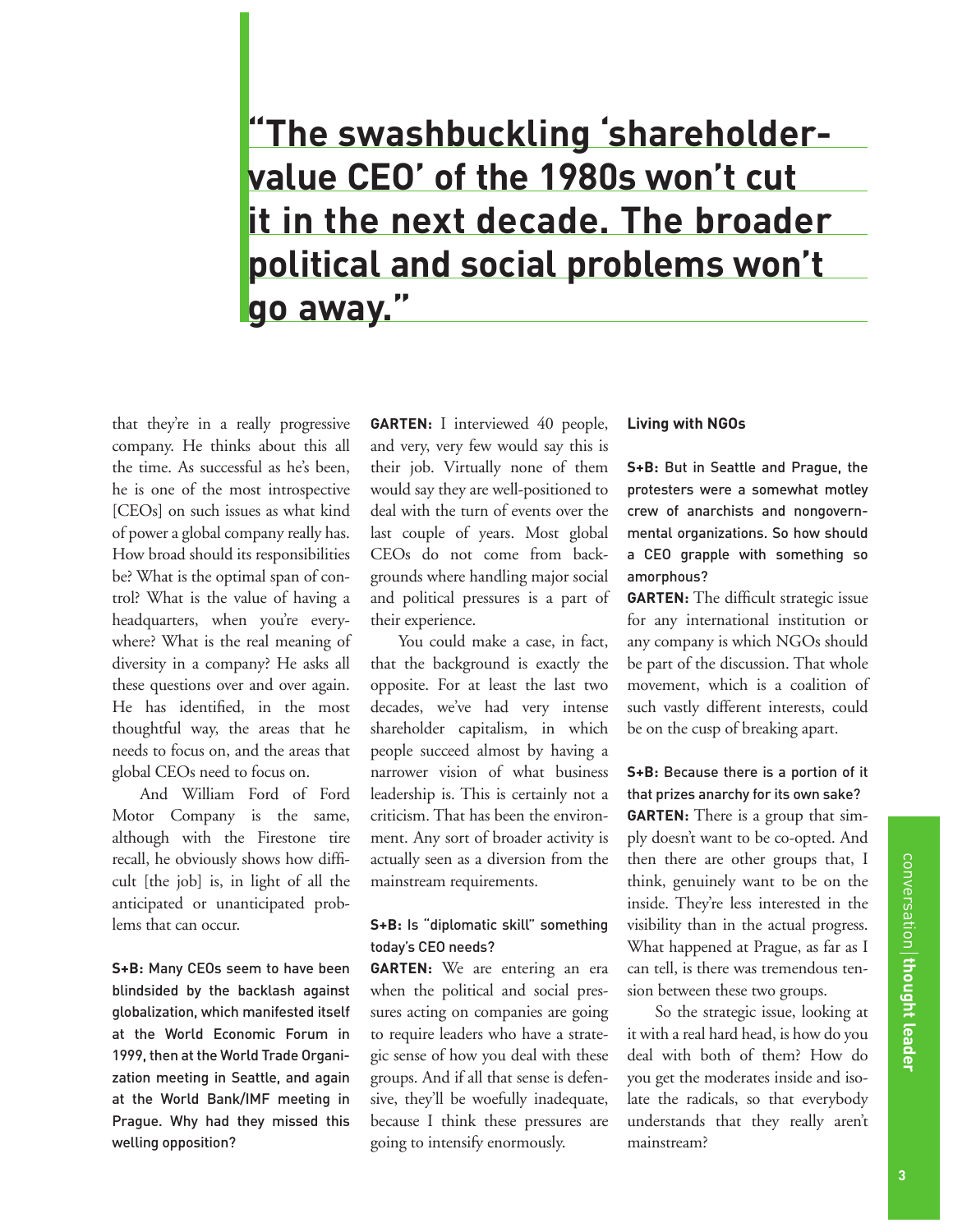**S+B:** Isn't globalization, though, an inexorable process? Won't this tension work itself out naturally?

**GARTEN:** There's a real question, which I think overhangs everything: the stability of the world economy. Every publication that looks ahead projects pretty healthy growth rates. But if you disaggregate the components, you see enormous problems and enormous uncertainties. Russia, the second-largest country in the world, even at half the size of the former Soviet Union, is a huge question mark. For all the talk about emerging markets, if you look at the big ones — China, India, Indonesia — it's not at all clear how they're going to evolve. So in some ways, the future is a real crapshoot.

## **S+B:** Yet we absorbed or deflected the Latin American debt crisis, the Asian financial crisis, and then the Russian financial crisis.

**GARTEN:** I think, in retrospect, we were extraordinarily lucky. The Asian crisis hit at a time when the U.S. was at the height of its economic momentum. And the ability of the Fed to lower interest rates three times with no fear of inflation was a unique situation. Had we had mild inflation at the time, had we not been growing so fast,

it could have been much different.

Because of all the predictions that have been made and have not come to pass, we tend now to discount the darker scenarios. There's a very strong bias — and it's probably good — toward optimism in this country. Yet I have the sense that we're never more than a few steps away from a radically different situation. All it would take to really change the outlook is for Saddam Hussein to say he's going to stop pumping oil.

### **S+B:** Why is this something corporate CEOs need to care about?

**GARTEN:** John Keegan wrote a wonderful book, *The Mask of Command*, about military leadership. His theory is that there is no such thing as military leadership without considering the context. Alexander the Great, if he didn't like what a subordinate did, could cut his head off. So when people ask what makes a great military leader, the second question is, under what sort of political and economic circumstances?

It's very similar with business management. What was required in the 1950s and '60s was totally different from what was required in the '80s. Now, it's changing again. The swashbuckling "shareholder-value CEO" of the '80s, who would do anything on the theory of unlocking shareholder value, and who ascribed to himself no responsibility for anything broader — that won't cut it in the next decade. Because the broader political and social problems aren't going to go away.

## **S+B:** But why are these things the responsibility of corporate CEOs?

**GARTEN:** My theory is that we will be, for quite a while, in a marketdriven environment. For most of our lives, that has not really characterized global society. It has been much more government-driven, and much more atomized. Who leads in society at a time when we have more deregulation, and at a time when the scope of government is contracting? Who handles the big questions? There is no other group on the horizon that seems positioned to step in or capable of stepping into the vacuum. Business leaders can't do it themselves. They can't be governments. But they have to be more involved.

## **S+B:** That assertion is bound to trigger a lot of skepticism, from inside and outside the business world.

**GARTEN:** I hope that this book is stimulating enough to create a debate about corporate leadership. There are many sides to this question. One group of people is very suspicious of business; they believe business needs to be much more highly regulated and circumscribed. There is an increasing amount of that populist, antibusiness sentiment. Those people are going to look at this and say that I am advocating that little monsters become big ones.

Then on the other side, there's a whole group — including most CEOs and many of my colleagues in

conversation

**thought leader**

conversation thought leader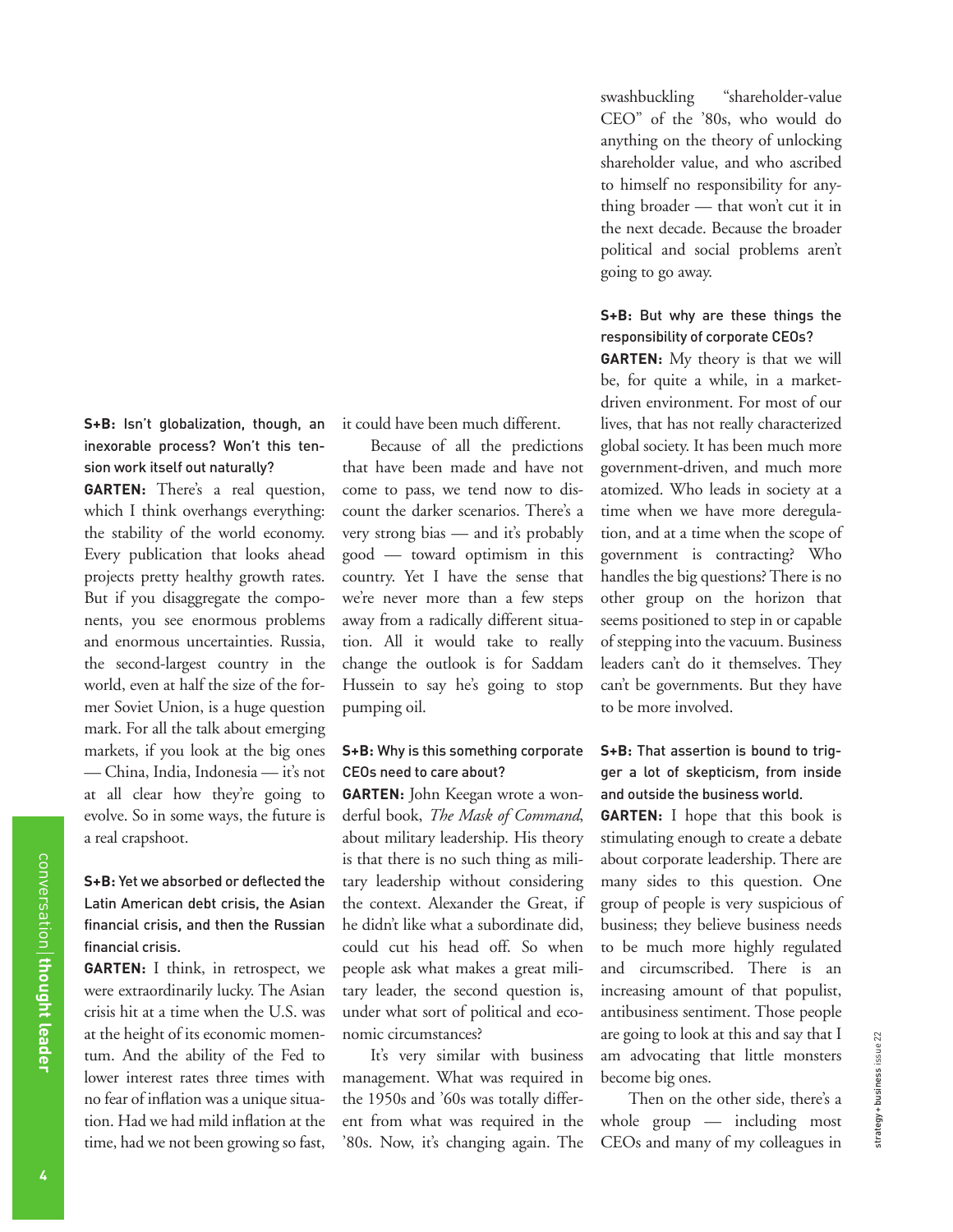business schools — who will say, "Garten doesn't understand what business is about. It's about profitability and shareholders. And all this other stuff is outside the realm of what business leaders should do. If they earn profits for their shareholders, they are performing the ultimate social good."

To both groups, I'm saying, "You don't have the luxury of that particularly narrow view." CEOs are facing a global environment, which is going to put enormous pressure on them for involvement, not out of philanthropy, but because that is the only way these companies are really going to survive.

### **Vision vs. Execution**

**S+B:** You're effectively saying that today's CEO has to have finely tuned political and cultural antennae.

**GARTEN:** When I interviewed Michael Bonsignore of Honeywell, it was the eve of the merger with Allied Signal. He said he had to do the merger: "We have to do this because we're simply not big enough to be a major global player. When I saw what happened with DaimlerChrysler, I realized the handwriting is on the wall. We have to be much, much bigger." But he also said, "I'm really concerned, because there are two cultures here. And Honeywell is such a uniform culture. I know the people. They trust me. I don't know what it's going to be like in this new organization. Obviously, I'm going to try to make it work." But it never did. Which is why he had to do the merger with GE.

## **S+B:** Why do CEOs stumble in such situations?

GARTEN: It's the tension between vision and execution. You need an exceptionally bold vision to differentiate yourself. Bonsignore's vision was of a new company with profitability growth of 15 or 20 percent a year. They knew that was really ambitious, but they had to have that target to make the merger work. But they couldn't execute that target. And this is the big Catch-22 that so many companies face.

**S+B:** Execution is an even bigger challenge when corporate strategies are undergoing continual transformation. I can't think of any environment in which, in the past, a leader had to grapple with such rapid change, with the possible exception of a commander-in-chief fighting a war.

**GARTEN:** It's a good analogy, in a way, because in the military, if you don't execute well, you die. You don't have a second chance. You need both the strategy and the execution. Look at Armstrong at AT&T. There is very little criticism of the strategy he laid out. He bet the company, and no one's denying he should have. Events went against him, but no one is saying he should have seen it. They're saying he didn't execute well.

**S+B:** Are these "bet the company" thresholds that a Bonsignore or an

## Armstrong faced different from those CEOs faced before?

**GARTEN:** There's still a sense that you bet the company, and if you succeed, you succeed. But actually, the environment is different. You have to continue to bet the company. It's not one bet. A great example is Jorma Ollila of Nokia. Because in the early '90s, he bet it. He took Nokia from being an unwieldy, stodgy conglomerate, to basically focusing on cellular telephones. Years ago, they had everything from food to transportation; it was a Scandinavian version of GE, and they were on the verge of collapse. So Ollila winnowed it down to telecommunications, and particularly to cell phones, and won really big, with 25 percent of the global market.

But now he has to bet it again, because cell phones are a commodity. I asked him the question, what kind of gambles are you going to have to take? And he said, "Cell phones are going to become instruments of the Internet. But there is nobody who actually provides the software. And we don't know whether we should be that company." Right then, he was at the height of his success. One year later, they're scrambling to get into the whole middle ground. Nokia cannot stay where it is now. If all they do is customize cell phones, the hardware, the field is too crowded. Dell is going to move into this area. Sony is going to move in.

So let's say the role of the modern global CEO may be not one bet, but continual bets. And the implication is that a lot of them are going to fall off the high wire, because you can't win all these bets. By the very nature of the phenomenon  $-$  a gamble  $$ what you're saying is, "I'm going to take a big chance. I have to take the chance, because I can't succeed where I am." But unless somebody is incred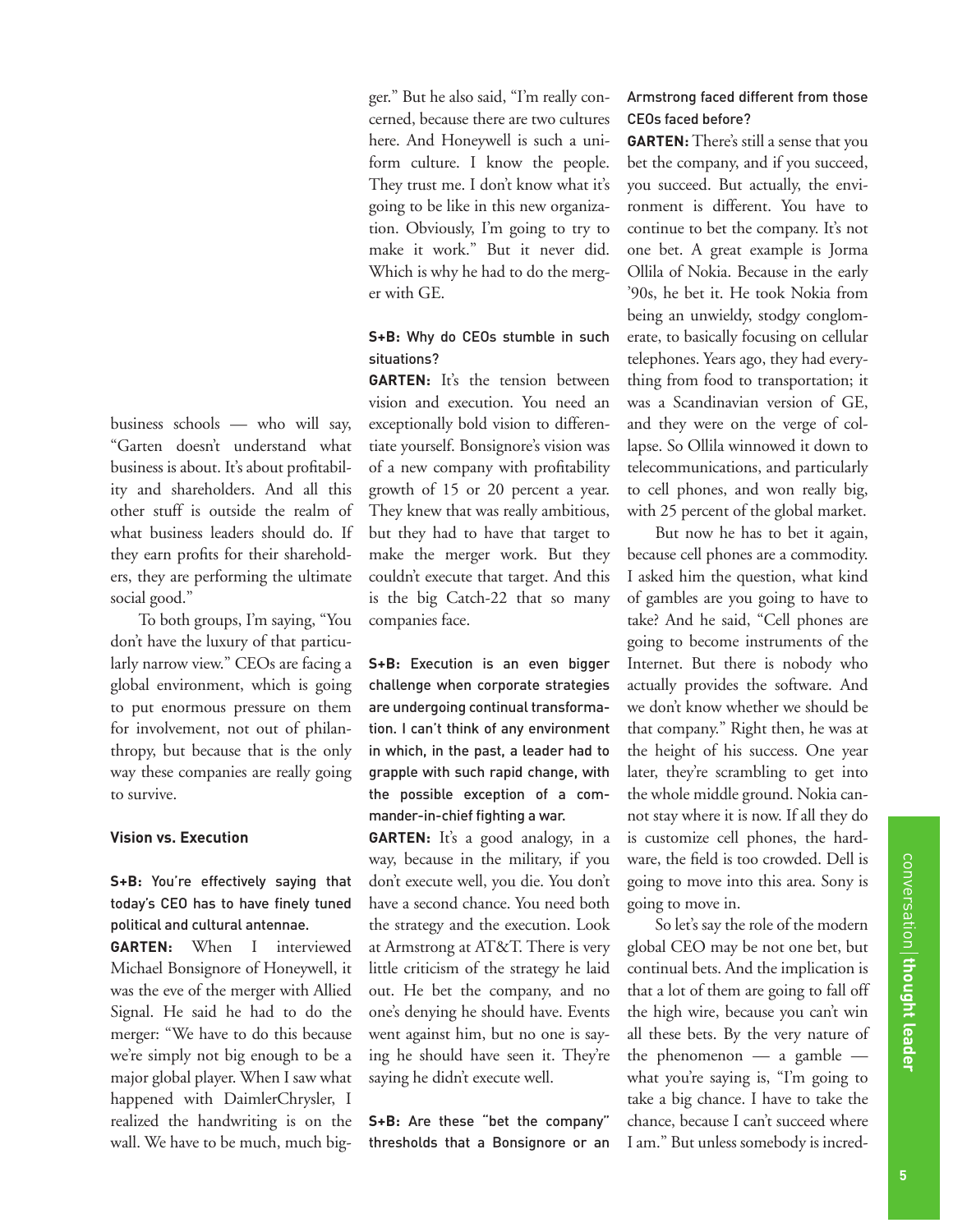ibly lucky, the law of averages is going to result in a situation where we're going to see that these people are much more vulnerable.

#### **Swinging Markets**

**S+B:** You're a former investment banker. Does this uncertainty account for the wild swings in the markets? **GARTEN:** I think the capital markets are not quite sure what to focus on. In that sense, you could say they're operating rationally: They're moving from company to company, or from business model to business model, because they're not sure. And they're not sure because of all of the underlying changes that will make a company succeed or fail. In my book research, one of the things I found most interesting is what Intel's Andy Grove told me: That in some ways, technological change is too fast. It's a wonderful thing if you're a technologist, but from the standpoint of society, no sooner is something developed than it's already obsolete. And Grove was saying that this eventually has to come out in the capital markets, and they won't know what to finance.

# **S+B:** In theory, capital seeks equilibrium.

**GARTEN:** But there is no equilibrium, as George Soros keeps saying. Technology is very uncertain. You don't know how to assess a company's people, because they're not stationary. And there's tremendous nervousness about the business model itself. For all the hype about the New Economy, there are more people who are just wondering, well, how "new" is this going to be?

I love the quote from Goldman's CEO, Hank Paulson, in the book, in which he says the Internet is like the telephone. It's the basic plumbing.

**S+B:** Andy Grove also told you that he considered it a step-change function, not a revolution. But I go back and forth on that.

**GARTEN:** Everybody does. This is another reason why the capital markets are having such a hard time, why they're so fickle.

#### **Welch's Juice**

**S+B:** Out of this mass of uncertainty, do you see a transcendent management theory emerging — something around which CEOs will coalesce, as many did around reengineering?

**GARTEN:** Modern, global CEOs face such enormous complexity that they need at least one or two transcendent theories. But I think that anyone who is wedded to one principle at the exclusion of at least some others is in dangerous territory, because there can be no one transcendent theory that actually deals with the whole range of the problems. And remember, what made GE's Jack Welch great is that he didn't embark on one and then leave it for another. All of his theories remain very prominent objectives.

For example, one of his first theories was to get out of businesses in which you're not first or second on a global basis. That is still his theory. In fact, he told me they continue to refine it, by questioning how they define an industry. He adopted Six Sigma. It wasn't his idea; he stole it from Motorola. Six Sigma is still part of GE's religion. And he's made a mantra out of getting every mind in the game. I don't know what the name of that theory is, but let's call it a theory of maximizing knowledge. He was on top of the knowledge economy before we were using the term. It is a continuous obsession with him. And now he's into the Internet, which he sees as a tool for getting much closer to customers and managing suppliers.

So over 20 years, Welch has only had three or four major theories. And each one remains today a high priority. There was nothing faddish. There was nothing temporary.

**S+B:** Of course, one of his other theories, on which you quote him, is the need to "blow up the company." That's exactly what Procter & Gamble CEO Durk Jager tried to do, and he blew himself up instead. Is Welchism relevant to the Procters and Coca-Colas?

**GARTEN:** It comes back to what we were talking about before: The more frequently people bet the company, the more big-time failure there's going to be. Rebecca Mark, who was then at Enron, said something to me that really sticks in my head. She said the CEO of the future is going to have to have a venture-capital mentality. That is, you're going to have to try a lot of things, and know how to cut them off at a very early stage. You can't be wedded to any idea, because something that worked in one circumstance may not work in another.

# **S+B:** Mark ran Enron's Azurix water spin-off, from which she was ousted.

**GARTEN:** Rick Thoman of Xerox was another who had to resign. I cannot imagine a CEO who arrived with better training. He'd been part of all the big business stories of the last 10 years. The rise and fall of American Express. The reemergence of IBM. He was at the right hand of Lou Gerstner. He had all that background at McKinsey, and a huge amount of international experience. He tried to blow up the company. Maybe he should have seen earlier that the sales force was not going to react. That's another instinct a CEO needs to have today, which Welch undoubtedly has

strategy + business issue 22

strategy+business issue 22